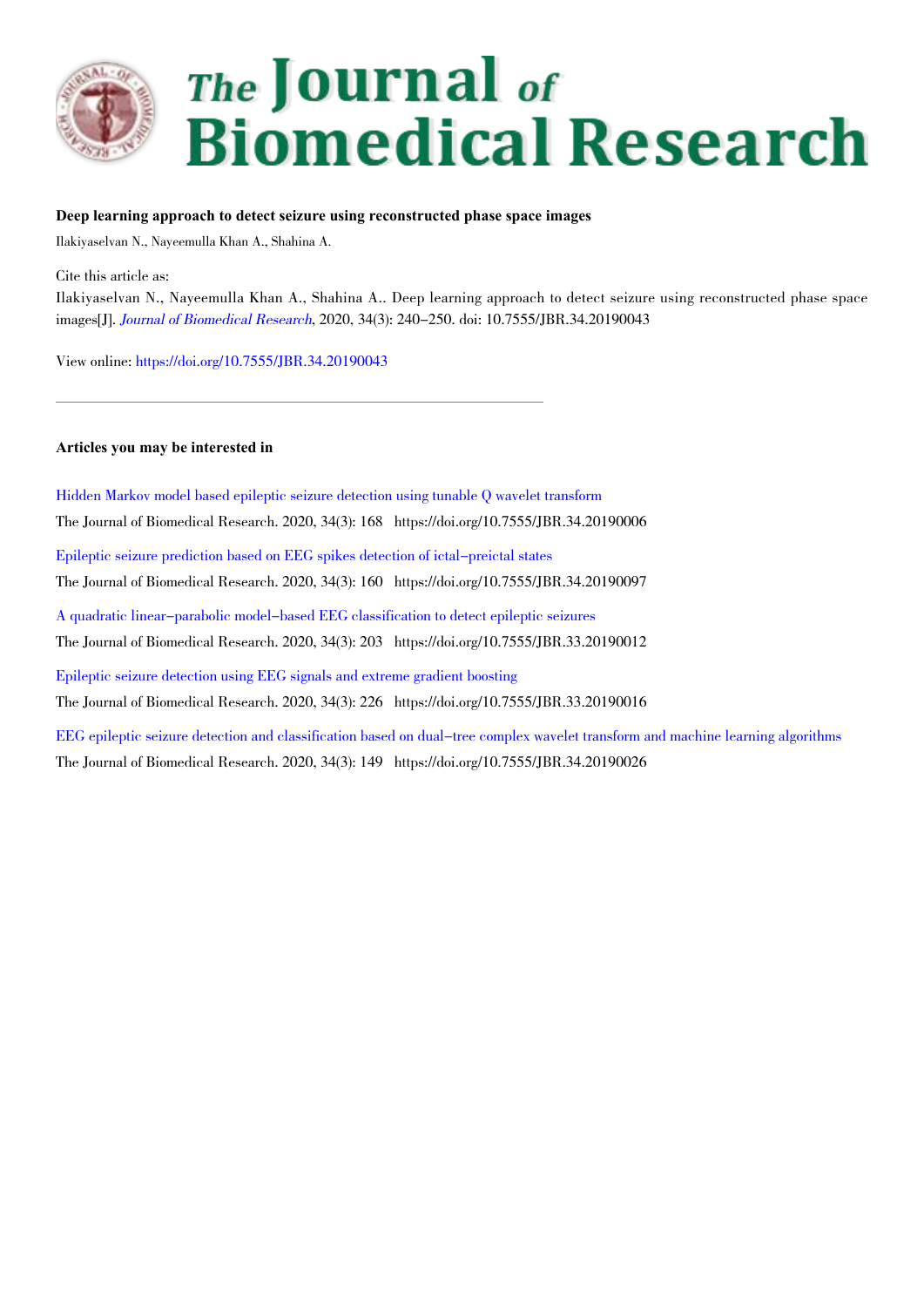

Available online at www.jbr-pub.org.cn

Open Access at PubMed Central

**JBR** 

The Journal of Biomedical Research, 2020 34(3): 240–250

*Original Article*

# Deep learning approach to detect seizure using reconstructed phase space images

N. Ilakiyaselvan<sup>1, $\approx$ </sup>, A. Nayeemulla Khan<sup>1</sup>, A. Shahina<sup>2</sup>

*<sup>1</sup>School of Computer Science and Engineering, Vellore Institute of Technology, Chennai, Tamilnadu 600127, India; <sup>2</sup>Department of Information Technology, SSN College of Engineering, Kalavakkam, Tamilnadu 603110, India.*

#### **Abstract**

Epilepsy is a chronic neurological disorder that affects the function of the brain in people of all ages. It manifests in the electroencephalogram (EEG) signal which records the electrical activity of the brain. Various image processing, signal processing, and machine-learning based techniques are employed to analyze epilepsy, using spatial and temporal features. The nervous system that generates the EEG signal is considered nonlinear and the EEG signals exhibit chaotic behavior. In order to capture these nonlinear dynamics, we use reconstructed phase space (RPS) representation of the signal. Earlier studies have primarily addressed seizure detection as a binary classification (normal *vs*. ictal) problem and rarely as a ternary class (normal *vs*. interictal *vs*. ictal) problem. We employ transfer learning on a pre-trained deep neural network model and retrain it using RPS images of the EEG signal. The classification accuracy of the model for the binary classes is  $(98.5\pm1.5)\%$  and  $(95\pm2)\%$  for the ternary classes. The performance of the convolution neural network (CNN) model is better than the other existing statistical approach for all performance indicators such as accuracy, sensitivity, and specificity. The result of the proposed approach shows the prospect of employing RPS images with CNN for predicting epileptic seizures.

**Keywords:** epilepsy, reconstructed phase space, convolution neural network, reconstructed phase space image, AlexNet, seizure

# **Introduction**

Epilepsy is a common neurological condition that causes recurrent and unprovoked seizures. Epilepsy is a central nervous system disease that causes abnormal behavior and sometimes even loss of awareness in a patient. About seventy million people in the world are affected by epilepsy. The epileptic seizure may be related to brain damage or hereditary, in which the cause is often completely unknown. Electroencephalogram (EEG) signals which monitor brain activity are generally analyzed by neurologists and specialists to detect and categorize various types of disease and to identify regions indicative of pre-ictal spikes and seizures. The presence of numerous spikes in the EEG signals is an indication of epileptic seizure activity in the brain.

Normally in clinical environments, diagnosis of

CLC number: R742.1, Document code: A

<sup>✉</sup>Corresponding author: N. Ilakiyaselvan, School of Computer Science and Engineering, Vellore Institute of Technology, Vandalur-Kelambakkam Road, Chennai, Tamilnadu 600127, India. Tel/Fax:+91-44-39931286, E-mail: ilakiyaselvan.n@vit.ac.in.

Received 21 March 2019, Revised 10 July 2019, Accepted 16 November 2019, Epub 24 January 2020

The authors reported no conflict of interests.

This is an open access article under the Creative Commons Attribution (CC BY 4.0) license, which permits others to distribute, remix, adapt and build upon this work, for commercial use, provided the original work is properly cited.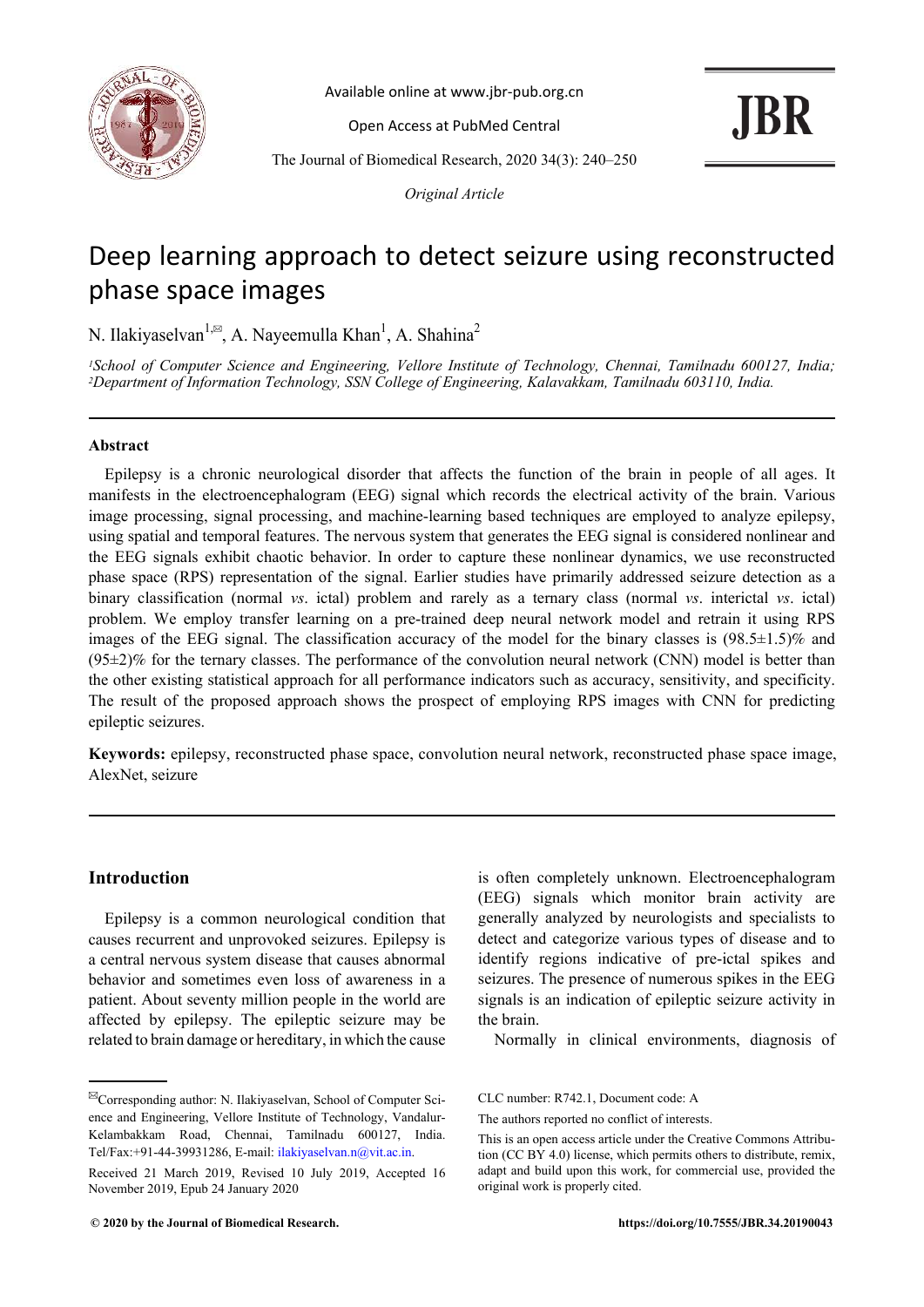seizure in patients involves continuous monitoring using video and EEG signals recorded over long periods. Human experts are then required to manually review the data based on the visual inspection to arrive at a clinical interpretation. This is timeconsuming and there is a lack of sufficient expertise. Hence automation of seizure detection is essential. Automation systems require features extracted from the signal. Several techniques exist for extracting the feature either in the time, frequency, or timefrequency domains. Due to the nonlinear and nonstationary nature of the EEG signals, features based on the time-frequency domain are used for detecting epileptic signals[1–3] . Empirical mode decomposition technique and Fourier-Bessel expansion are used for computing the mean frequency of intrinsic mode functions (IMFs) to discriminate ictal from interictal EEG signals<sup>[4]</sup>. Recurrence quantification analysis (RQA)[5] , wavelet transform and multi-wavelet transform are used for classification of the EEG signal into three classes such as normal, interictal and ictal in[6] . Alternatively, a pattern recognition approach that recognizes the recorded EEG signals on cognitive conditions focusing more on improving classification accuracy is proposed<sup>[7]</sup>. Numerous machine learning algorithms like *k*-nearest neighbor (*k*-NN), naive Bayes (NB), random forest, artificial neural networks (ANN), support vector machine (SVM), decision trees, least square-support vector machine (LS-SVM), general regression neural network (GRNN) and mixture of expert model have been proposed to classify the abnormality from the EEG data.

Based on information from magnetoencephalogram, electromyogram, electrooculogram, electrocardiogram and EEG, nonlinear dynamic techniques are effectively used in biomedical applications<sup>[2-8]</sup>. This study focuses on modeling the nonlinear dynamics of the brain. As universally accepted, the brain is regarded as a chaotic dynamic system, and it produces

EEG signals that are usually chaotic $[9]$ . In another sense, an EEG signal is chaotic, as its amplitude changes randomly over time. These chaotic signals are characterized by long-term unpredictability, which makes classical signal processing techniques less helpful. Modeling the dynamics is a challenge when using conventional features/models. We use reconstructed phase space (RPS) techniques developed for chaotic signal analysis on the epilepsy dataset from the University of Bonn (UoB) and show improved classification accuracy for 22 different class combinations.

The use of RPS trajectory images as input to a convolution neural network helps to model the dynamics. Further, the deep neural network results in an end-to-end system, eliminating the need to handcraft features for modeling. The end-to-end system proposed performs at par or better than other state-of-the-art systems reported in literature. A pretrained convolutional neural network of the AlexNet architecture is retrained with RPS images extracted from the dataset to classify the data into different classes. Representative RPS images for each of the five classes of UoB dataset are shown in *Fig. 1*.

Due to the tedious nature of observing EEG signals in clinical settings, researchers have employed machine learning approaches for automating the detection of seizure classification of EEG signals with promising results. In 1979, Gotman *et al*<sup>[10]</sup> is one of the pioneers who helped open up the research in seizure detection, used sharp and spike waves for an automatic recognition system that used prolonged EEG recordings to detect interictal epileptic activity. Later on, he focused on using functional magnetic resonance imaging to examine automatic seizure detection with high-frequency activities in the wavelet domain[11] .

Using UoB dataset, researchers have examined several techniques for the automatic detection of



*Fig. 1* **Representative RPS images of set A, B, C, D, and E of UoB dataset.**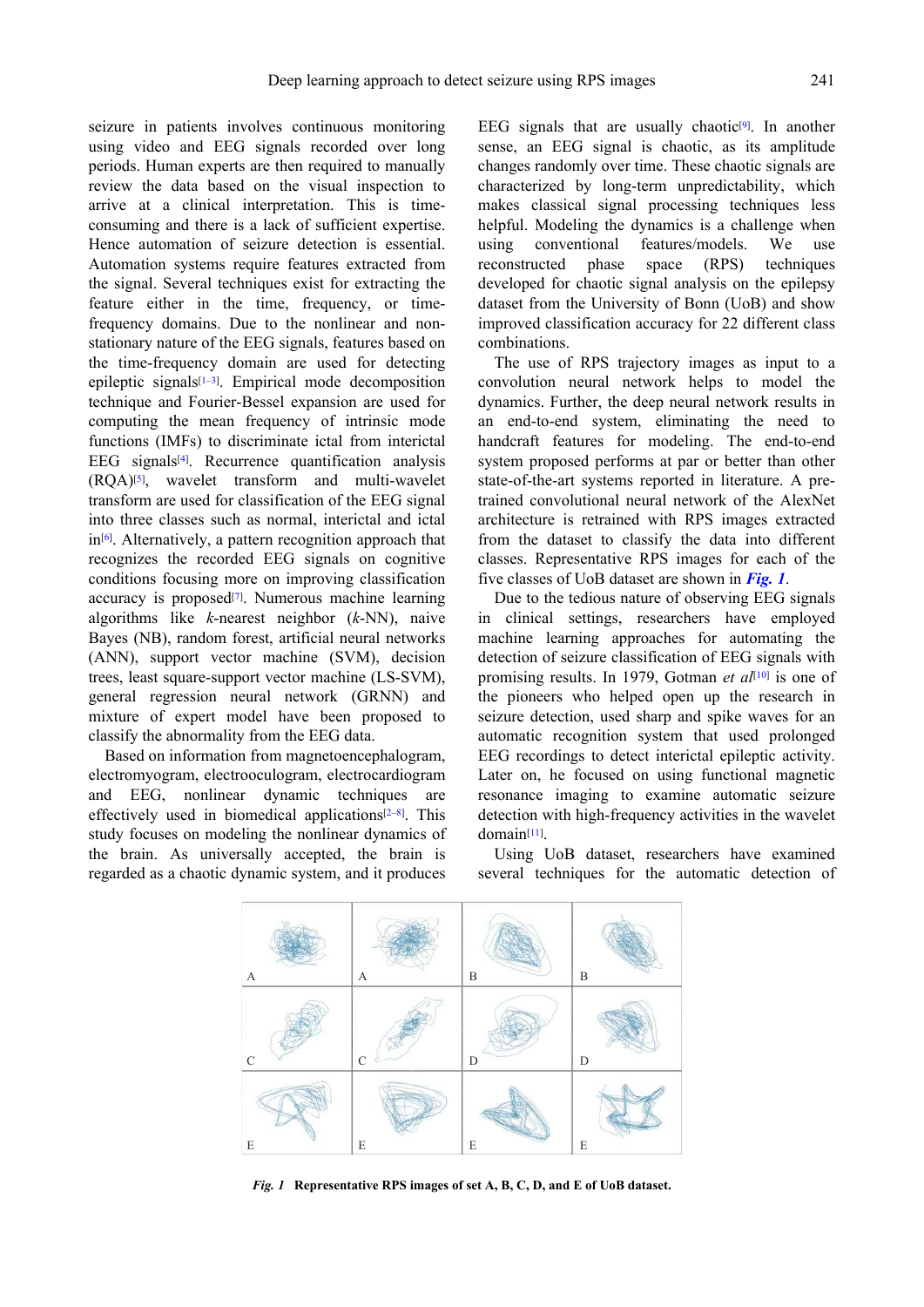epilepsy[12] . SVMs have commonly been used as a classifier to distinguish seizure *vs.* non-seizure<sup>[13]</sup> using features based on discrete wavelet transform (DWT)[14] , tunable Q-wavelet transform[15] and recurrence quantification analysis<sup>[16]</sup> with an accuracy of 96.3%, 98.6%, and 94.4%, respectively. Shoeb<sup>[17]</sup> used SVM for patient-specific prediction which resulted in 96% accuracy. Gandhi *et al*[18] utilized a probabilistic neural network (PNN) in combination with SVM which resulted in an accuracy of 95.44% for classifying class combination ABCD-E. Sharmila *et al*[7] studied fourteen different combinations of classes using statistical features extracted from DWT coefficients and applied naive Bayes and *k*-NN classifiers. A GRNN was employed for the classification of ictal and non-ictal states in<sup>[19]</sup>. Both the studies<sup>[7,19]</sup> achieved maximum accuracy of  $100\%$ for A-E (normal *vs.* seizure) cases. In a study by Nicolaou et al<sup>[20]</sup>, where entropy-based features were employed an accuracy of 93.55% was attained for A-E cases and 86.1% for ABCD-E.

A probabilistic approach to modeling the distribution of the classes using Gaussian mixture model (GMM) by Chua et al<sup>[21]</sup> resulted in an accuracy of 93.11% for three classes (normal, interictal and ictal) when using higher order spectra (HOS) features<sup>[22]</sup> and 93.1% classification accuracy when using power spectral density features<sup>[23]</sup>.

Deep learning approaches in machine learning are currently outperforming the state-of-art performance of conventional machine learning algorithms in numerous domains. Employing deep learning methods, Ishan Ullah et al<sup>[24]</sup> used pyramidal onedimensional convolution neural network (P-1D-CNN) and achieved the maximum accuracy of 100% for A-E class combination. In the P-1D-CNN, novel data augmentation schemes and an effective deep CNN model were used for the classification of UoB dataset. Rajendra Acharya et al<sup>[25]</sup> reported accuracy of 88.67% using a CNN with thirteen deep convolution layers. **Table 1** reviews selected studies on EEG classification using the UoB dataset with the features, classifiers used and their accuracies.

The PSR signal provides a visualization of the signal's dynamic behavior over time which is useful to guide model specification. In some studies, two dimensional (2D) and three-dimensional (3D) PSRs of the IMFs are used for the classification of EEG signals<sup>[30]</sup>. Using dataset of Graz University of Technology, the PSR technique has been used for the three-class combination of motor imagery classification[35] . Based on 2D RPS plot, from Physionet CHB MIT database, central tendency measure (CTM) was used to compute the region of 2D RPS plots to differentiate between seizure and seizurefree EEG signals<sup>[36]</sup>.

The rest of the paper describes in detail the process involved and discusses the basic details about RPS, convolution neural network, its layers and transfer learning. Next, it describes the Bonn Dataset, the design of the proposed system to classify EEG signals based on RPS images, and finally deals with the experimental results and performance of the system.

#### **Materials and methods**

#### **Reconstructed phase space (RPS)**

RPS is a method used to construct the phase space of a dynamical system which is a space where various possible states of a system are represented. At any given time, the state of the system is represented. The state of the system changes with time. Thus the dynamics of the system are captured by the vector describing the state change over time in the phase space. The shape of the trajectories gives insights about the periodic/chaotic nature of the system. From Takens embedding theorem<sup>[37]</sup>, the phase space can be reconstructed using a single observation and employing a small time delay embedding. For a time series  $S[t_i]$ ,  $i=1, 2,...N$ , the phase space can be denoted at time  $t_i$  as:

$$
S[t_i] = S[t_i], S[t_i + \tau], S[t_i + 2\tau], \dots S[t_i + (m-1)\tau]
$$
\n(1)

where  $i=1, 2, \ldots N-(m-1)\tau$ . Here time delay is denoted by *τ* and *m* is the phase space dimension.

Time delay embedding is the most frequently used method of RPS. It is essential to determine the optimal values of time delay  $\tau$  and the embedding dimension *m*. The choice of both parameters  $\tau$  and *m* are key factors in nonlinear analysis. Using average mutual information we can select a suitable time delay and by applying false nearest neighbor (FNN) method one can identify the dimension of RPS. In this study we use a time delay of  $\tau=6$  and embedding dimension of *m*=2 explained under proposed model, to construct the RPS portraits for the given EEG time series data.

#### **Convolution neural network (CNN)**

CNN is a deep neural network architecture conventionally employed to analyze images. CNN is composed of multiple convolution layers and each layer generates a feature map to preserve unique information about the input images $[38]$ . Convolution operations are applied by the convolution layer to the input image and transfer the result to the succeeding layer. Next, the pooling layer is used in the middle of the convolution layer for reducing the dimensionality of the feature map while preserving the relevant features. It limits the number of trainable parameters by reducing the size. The max pool operation selects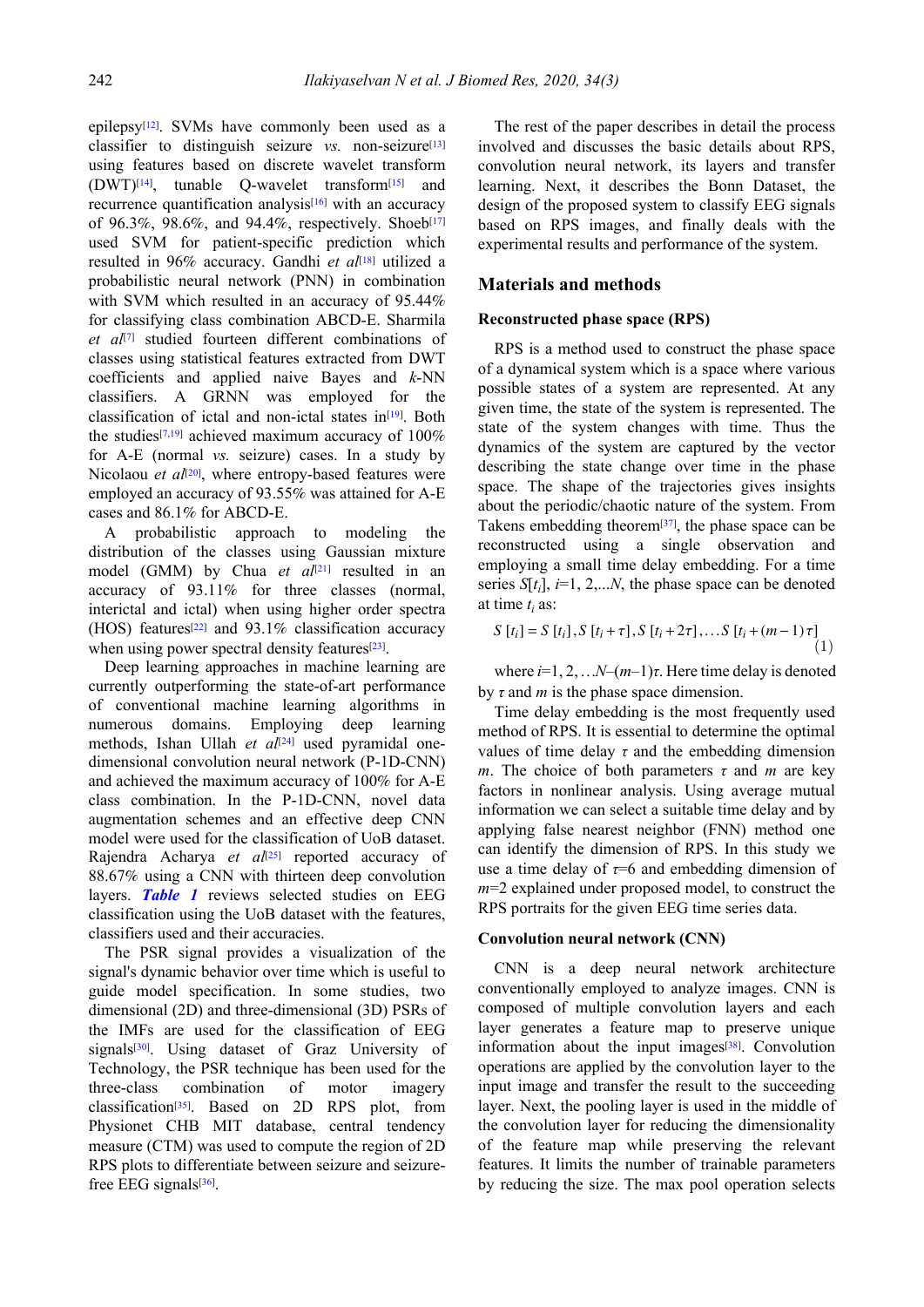| <b>Authors</b>                | Methods used                                                                                           | Accuracy $(\% )$ | Classifiers |
|-------------------------------|--------------------------------------------------------------------------------------------------------|------------------|-------------|
| Sharmila et al <sup>[7]</sup> | Conventional features from DWT                                                                         | 95.10-100.00     | $NB + k-NN$ |
| Guo et $a^{[26]}$             | Genetic programming                                                                                    | 93.50            | $k$ -NN     |
| Tzallas et $a[27]$            | Time-frequency features                                                                                | 97.70-100.00     |             |
| Guo et $al^{[28]}$            | Line length features on wavelet transform                                                              | 97.77-99.60      | <b>ANN</b>  |
| Kumar et $a^{[29]}$           | DWT based approximate entropy                                                                          | 92.50-100.00     | $ANN + SVM$ |
| Sharma et al[30]              | 2D and 3D phase space representation of intrinsic mode functions                                       | 98.60            |             |
| Manish et $a[31]$             | Analytic time frequency – flexible wavelet transform                                                   | 92.50-100.00     | LS-SVM      |
| Bhattacharyya et al[15]       | Tunable Q-wavelet transform                                                                            | 98.60            |             |
| Acharya et al[16]             | Recurrence quantification analysis                                                                     | 94.40            |             |
| Nicolaou et $a[20]$           | Permutation entropy                                                                                    | 79.94-93.55      | <b>SVM</b>  |
| Acharya et al[32]             | <b>DWT</b>                                                                                             | 96.30            |             |
| Subashi et al <sup>[33]</sup> | <b>DWT</b>                                                                                             | 98.75-100        |             |
| Swami et al[19]               | Dual tree complex wavelet transform                                                                    | $93.30 - 100.00$ | <b>GRNN</b> |
| Chua et $aI^{[22]}$           | Higher order spectra features                                                                          | 93.10            |             |
| Acharya et al[34]             | Nonlinear parameters: approximate entropy, correlation dimension, Hurst<br>exponent, fractal dimension | 95.00            | <b>GMM</b>  |
| Ullah et $a$ [[24]            | Data augmentation schemes                                                                              | 99.10-100.00     | P-1D-CNN    |
| Acharya et al <sup>[25]</sup> | 13-layer deep CNN model                                                                                | 88.67            | <b>CNN</b>  |

the most dominant features in the map. Fully connected (FC) layers are typically applied after the convolution layers for classification purposes. The last fully connected layer is a softmax layer used to normalize the output and predict the class of the input image. In this study, we use the AlexNet model and experiment with different class combinations, achieving the best results using RPS portraits.

#### **Transfer learning**

The problem of classifying the signal as being from an epileptic source is mapped to classifying RPS images of epileptic/non-epileptic subjects using deep learning. Training deep learning models requires a large dataset of images and numerous iterations for convergence<sup>[39]</sup>. As acquiring a large dataset is challenging we adopt transfer learning for the task $[40]$ . Transfer learning aims to use the knowledge learned from the source domain to the target domains. It enables us to create accurate models without training an entire network from scratch even with an insufficient dataset. In place of learning from scratch, we begin with patterns learned when solving a different problem. Thus we gain knowledge (features and weights) from previously learned models to train new models and avoid proceeding from scratch<sup>[41]</sup>. Pre-trained CNN models like LeNet, AlexNet, VGGNet, GoogLeNet, ResNet, *etc.*, can be used for the task.

Choosing a pre-trained model in transfer learning indicates the specific categorization of the domain and its essential features are shaped by (i) the input quantity of the images and (ii) the similitude of the model's domain to the task employed, for it has a bearing on the performance of the system. Epileptic/ non-epileptic is the domain specific class label.

#### **Dataset description**

The University of Bonn, Department of Epileptology, Germany, provides an open-source epileptic EEG dataset<sup>[42]</sup>. Bonn database is a widely used benchmarking dataset for validating seizure detection models. The dataset uses the 10-20 international electrode placement system for acquiring the data. This experimental dataset includes five sets of EEG data A, B, C, D, and E as shown in *Table 2*. Sets A and B contain normal EEG signals recorded from five healthy subjects. The remaining sets of C, D, and E were recorded from epilepsy patients. The sets A and B of normal subjects were relaxed in an awaken state and represent EEG recordings with their eyes in open and closed states respectively. Before an epileptic attack, set C was recorded opposite to the epileptogenic zone, while set D was recorded in the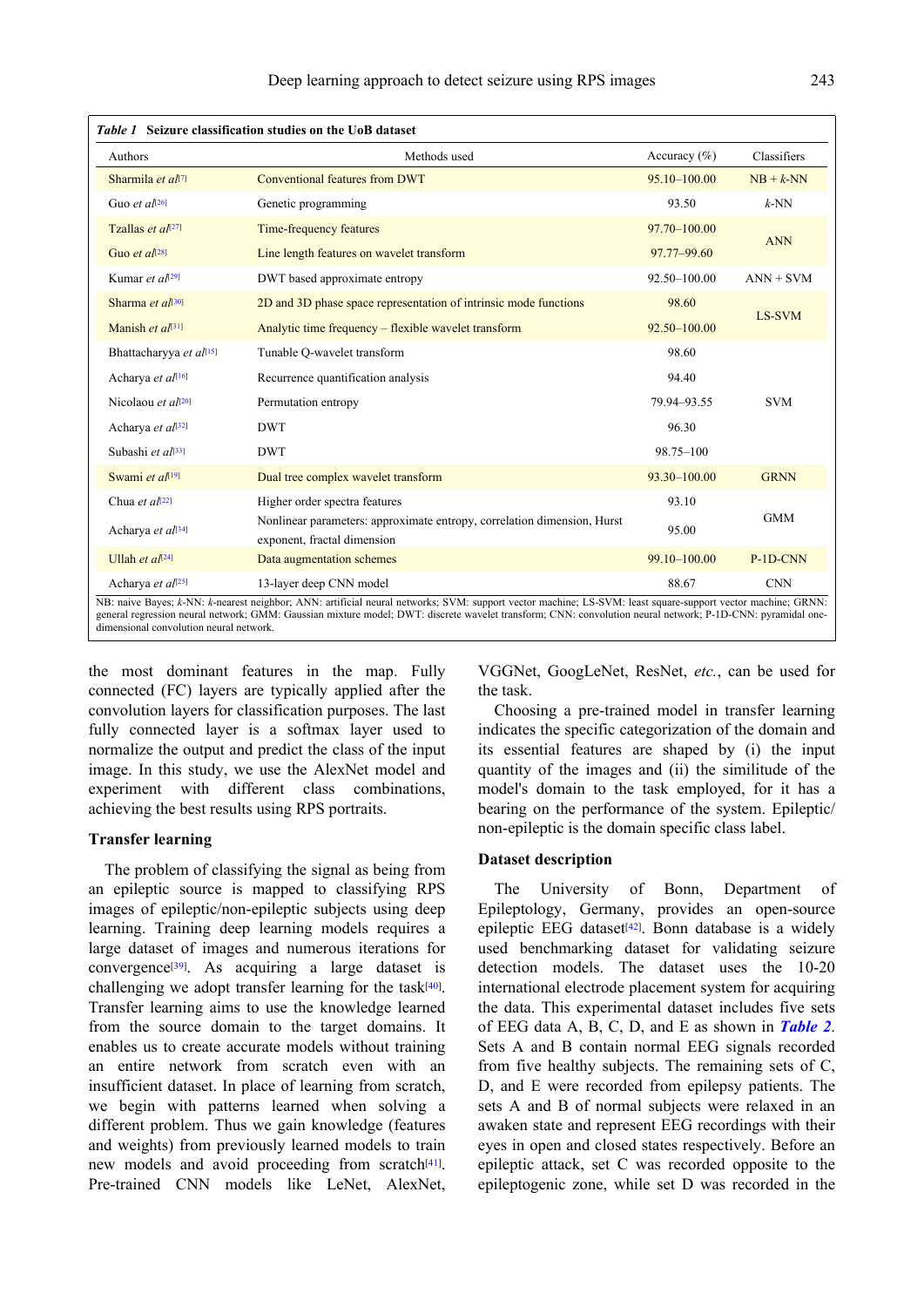epileptogenic zone. These two sets C, D represent the interictal state. Set E was recorded during an occurrence of epileptic seizure (ictal) signal in an epileptogenic zone.

Each set of data recorded with a 128-channel amplifier system comprises 100 files corresponding to single-channel EEG segments and the duration of each sample recording is 23.6 seconds with a sampling rate of 173.61 Hz. A band-pass filter with a passband of 0.53 Hz –40 Hz (12 dB/oct) was used to select the EEG signal of the required band. As a result of visual inspection of artifacts (*e.g.*, owing to a pathological activity or eye movement), these artifacts were removed from the continuous multi-channel EEG recordings. From all recording locations with ictal activity, the EEG segments were selected for set E<sup>[12]</sup>.

Thus each recording data contains 4 097 samples which have been split into segments of 510 samples each to generate many instances from one record. These segments form the basis for all further processing.

#### **Proposed model**

The proposed system uses RPS images that are extracted from segments of the EEG signal in the UoB dataset. The RPS image is used to test a CNN of the

AlexNet<sup>[43]</sup> architecture, so as to classify the RPS image into epileptic and non-epileptic classes. The functional flow diagram is shown in *Fig. 2*.

#### *RPS image dataset*

The observational dataset includes five sets of EEG data A, B, C, D, and E. These sets pertain to normal, seizure-free (interictal) and epileptic seizure (ictal) signals. The choice of segmenting each recording into 510 samples is because RPS portraits are too dense for larger samples and CNN cannot capture the intrinsic feature the phase space depicts. Therefore, by trial and error, 510 samples are found to be the most suitable segment size to represent RPS portraits as well as to generate sufficient images to retrain the CNN model. *Fig. 3* shows the process flow diagram for the dataset creation.

Embedding dimension '*m*' and time delay '*τ*' are the critical parameters of the RPS portraits<sup>[44]</sup>. FNN is chosen for finding embedding dimension, while mutual information is used for finding the time delay[45] . The embedding dimension is based on the FNN percentage where it effectively drops to zero as depicted in *Fig. 4A* and the time delay is based on mutual information at which the first minimum occurs as depicted in *Fig. 4B*. After running multiple

| Table 2 Description of the EEG database of UoB <sup>[12]</sup> |                               |                |                                |                                        |  |
|----------------------------------------------------------------|-------------------------------|----------------|--------------------------------|----------------------------------------|--|
| Subject details                                                | Patient status                | Electrode type | Electrode placement            | No. of epochs and<br>duration (second) |  |
| Five healthy subjects                                          | Awaken state with eyes open   | Surface        | International 10-20 system     | 100 and 23.6                           |  |
| (normal)                                                       | Awaken state with eyes closed | Surface        | International 10-20 system     | 100 and $23.6$                         |  |
|                                                                | Interictal (seizure-free)     | Intracranial   | Opposite to epileptogenic zone | 100 and 23.6                           |  |
| Five epilepsy patients                                         | Interictal (seizure-free)     | Intracranial   | Within epileptogenic zone      | 100 and 23.6                           |  |
|                                                                | Ictal (seizure)               | Intracranial   | Within epileptogenic zone      | 100 and 23.6                           |  |
|                                                                |                               |                |                                |                                        |  |



*Fig. 2* **Functional flow diagram of the proposed system.**



*Fig. 3* **RPS image acquisition.**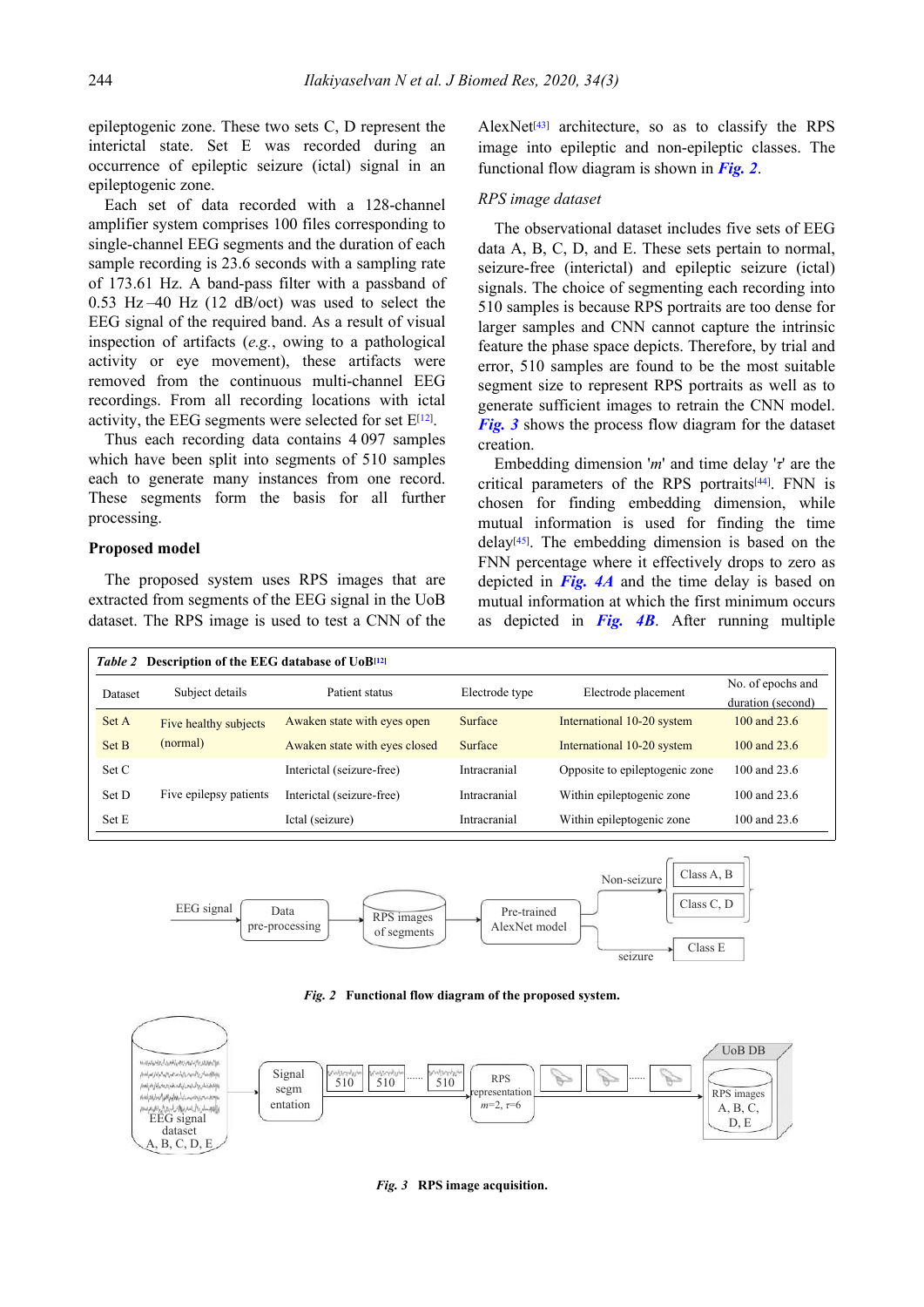experiments we arrived at an appropriate delay of *τ*=6 as seen from *Fig. 4B*. Likewise *Fig. 4A*, it can be seen that the ideal embedding dimension would be *m*=3, but since we are working on two dimensional (2D) CNN we restrict our dimension to  $m=2$ . Every segment is transformed into a RPS image and these images are extracted for the non-overlapping segments with the dimension  $m=2$  and time delay  $\tau=6$ .

#### *Pre-trained model: AlexNet*

In this study, a pre-trained AlexNet model is used as it shows better performance in classifying epileptic seizure sets as compared to another state of the art of CNN models namely LeNet and GoogLeNet as shown in *Table 3*. AlexNet changed all the records of preexisting non-deep learning-based techniques. AlexNet contains five convolution (Conv) layers and three fully connected (FC) layers. Each convolution layer consists of 96 to 384 filters and the size of the filters ranges from  $3\times3$  to  $11\times11$  with the feature map of 3 to 256 channels each. In each layer, a non-linear ReLU (Rectified Linear Unit) activation function is used. ReLU is an important feature of AlexNet instead of the tanh or sigmoid activation function used to train a model for a neural network. The primary reasons for using ReLU in Convolution layers are faster convergence owing to the lack of vanishing gradient problem and inducing sparsity in the features.  $3\times3$ Max pooling is applied to the outputs of layer 1, 2 and 5. In the first layer, a stride of 4 is used to reduce the computation.

Local Response Normalization (LRN) is used in the first and second layers before max pooling. When compared to LeNet, AlexNet applies larger weights and the shape varies from layer to layer $[43]$ . To handle overfitting, dropout is used instead of regularization. The training time, however, is doubled by a 0.5 dropout rate. AlexNet model's tensor sizes (images) and number of parameters of convolution layers are shown in *Fig. 5*.

#### *Training AlexNet*

For training the proposed model, 90% of epileptic and non-epileptic RPS images of the dataset (section 5.1) are utilized (75% training and 15% validation). 10% of the data is reserved for testing. To optimize the performance stratified 10-fold cross validation (CV) is performed. The 10-fold CV splits the data at random into 10-disjoint sub-sets called folds. The stratified folds maintain the mean response value in all folds, which is approximately equal. Each fold holds the same proportions of the two types of class labels, namely epileptic (Set E) and non-epileptic (Sets A, B, C, and D) classes.

Training of AlexNet model requires the weight (Kernels) to be learned from the data. We use backpropagation with cross entropy as the loss function along with the stochastic gradient descent for optimization to learn these parameters. The model is trained for image classification using the Caffe framework. This model is trained for 200 epochs with learning rate (0.01), batch size (128), weight decay  $(0.0001)$ , gamma  $(0.1)$ , and momentum  $(0.9)$  as hyperparameters. The outcome is that the model's depth is significant for its high efficiency, which is computationally expensive but made possible using graphics processing units (GPUs). Several other complicated CNNs can perform very effectively on faster GPUs, even on large datasets. Using K80 GPU machine, this step takes around 45 minutes for one run of training for computation on UoB datasets. As the model complexity increases, the computational complexity during training and testing also increases. The retrained AlexNet model in *Fig. 6* shows the visualization of convolution filters of the CNN model trained on RPS images of the UoB dataset.



*Fig. 4* **Identification of embedding dimension and time delay.** A: FNN for determining the embedding dimension *m*. B: Determination of optimal time delay *τ*.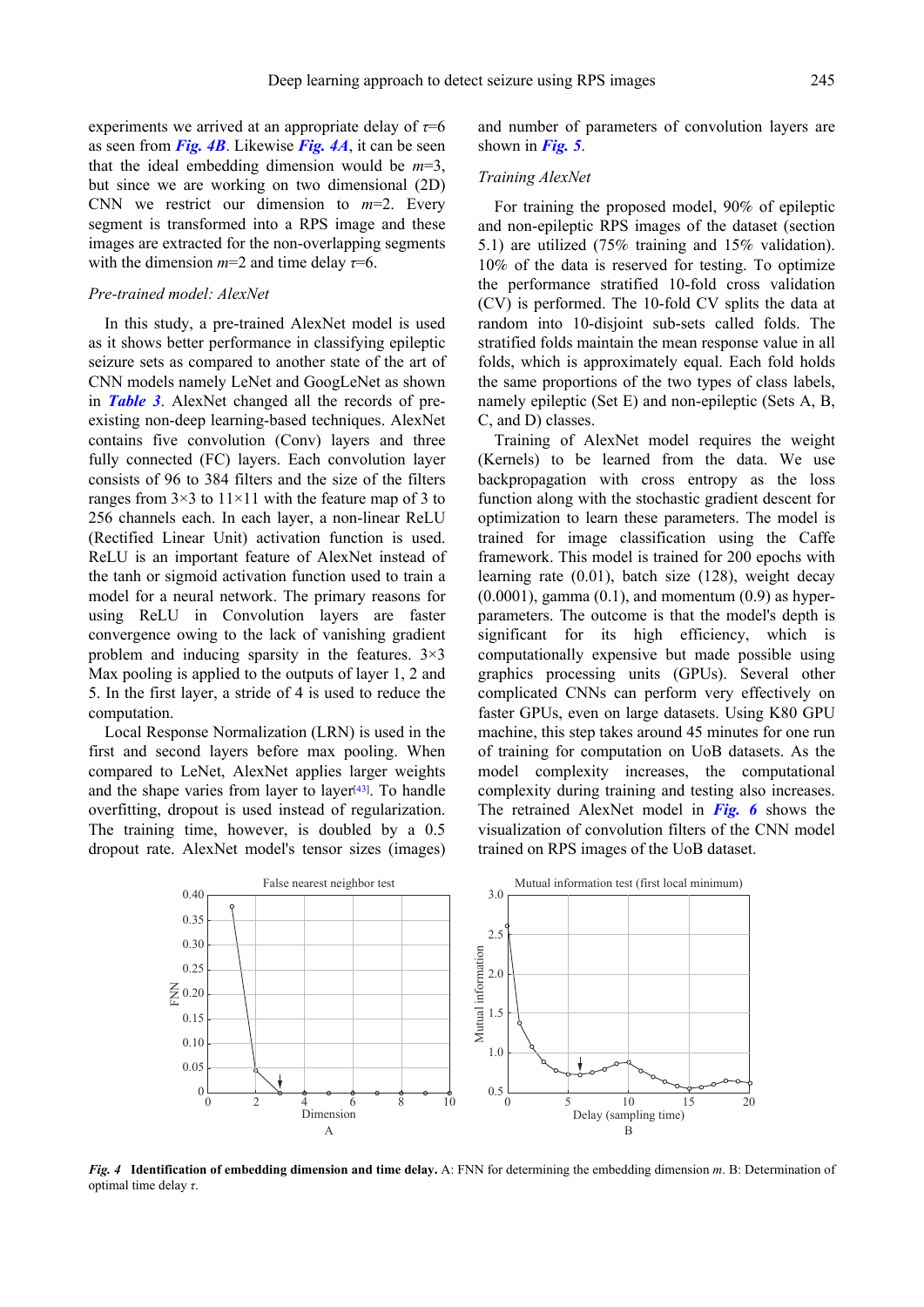| CNN model/Class | LeNet | GoogLeNet | A lex Net |
|-----------------|-------|-----------|-----------|
| combinations    | (%)   | (%)       | (%)       |
| $A - E$         | 99.44 | 96.67     | 100.00    |
| $B - E$         | 99.44 | 96.67     | 99.44     |
| $C-E$           | 50.00 | 98.33     | 98.89     |
| $D - E$         | 96.67 | 97.78     | 97.22     |
| $AB-E$          | 66.67 | 94.44     | 99.26     |
| $CD-E$          | 66.67 | 97.41     | 99.63     |
| ABCD-E          | 99.11 | 94.22     | 98.67     |

# **Results**

In this work, twenty-two different combinations of

classes were considered for classifying the segments into being epileptic/non-epileptic conditions. To evaluate the performance of the proposed RPS based deep learning approach, the performance was evaluated based on standard metrics like classification accuracy, sensitivity, specificity, precision and F-score for all the binary and ternary classes as described below.

$$
Specificity(Spec) = \frac{TN}{TN + FP}
$$
 (2)

$$
Sensitivity(S \text{ ens}) \text{ or } Recall = \frac{TP}{TP + FN} \tag{3}
$$

$$
Accuracy(Acc) = \frac{TP + TN}{TP + TN + FP + FN}
$$
 (4)



*Fig. 5* **Tensor sizes and parameters of convolution and FC layers of AlexNet model.**



*Fig. 6* **Trained AlexNet with a representative feature map learned from RPS images.**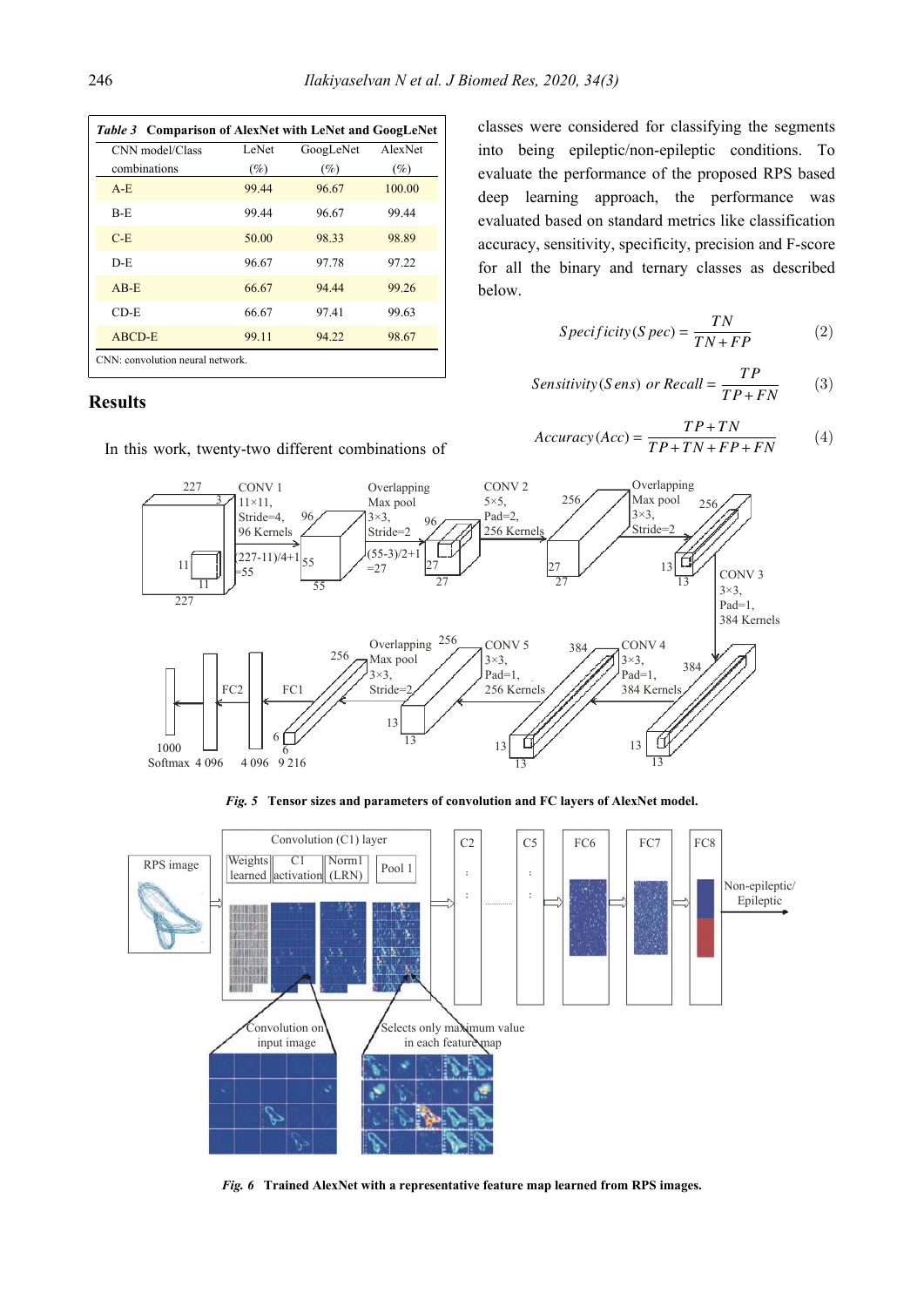$$
Precision(Prec) = \frac{TP}{TP + FP}
$$
 (5)

$$
FScore = \frac{2 \times Prec \times Sens}{Prec + Sens}
$$
 (6)

Here, TP refers to the number of images that are actually epileptic and predicted as epileptic class, FP indicates actually non-epileptic class predicted as epileptic. TN refers to actually non-epileptic class predicted as non-epileptic class, while FN indicates actually epileptic and predicted as non-epileptic class.

*Table 4* shows the classification accuracy, sensitivity, and specificity for 15 different binary class combinations. The corresponding confusion matrices for a few binary classes are shown in *Table 5*. Likewise, the performance of the system for ternary class combinations is given in *Table 6*.

The corresponding confusion matrices for selected ternary class combinations are given in *Table 7*. The results indicate that the proposed system performs best for the case A-E with 100% accuracy. The system performed better than or at par with other results reported in the literature (*Table 1*).

The performance of our approach was compared with the state-of-the-art methods of earlier investigations for all twenty-two class combinations. Sensitivity scores of the proposed approach indicate that the percentage of correctly identified epileptic patients for all class combinations is always high and for nine of the classes 100% is achieved. For specificity, the proposed approach achieves 100% for case A-E and very high percentages for the rest of the class combinations.

*Table 8* reports the sensitivity and specificity for

various class combinations in comparison with results in the literature. To the best of the authors' knowledge, the performance of our sensitivity is better than existing approaches. We see that the proposed approach of using RPS based CNN models perform better than existing approaches for all binary classes with an accuracy of  $(98.5 \pm 1.5)\%$ . For ternary class combinations, the proposed system has an accuracy of  $(95\pm2)\%$  except for the C-D-E case where the accuracy is 84.44%.

| Table 4 Performance measures of binary class combination |        |                                                       |        |
|----------------------------------------------------------|--------|-------------------------------------------------------|--------|
| Class combination                                        |        | Accuracy $(\%)$ Sensitivity $(\%)$ Specificity $(\%)$ |        |
| $A - E$                                                  | 100.00 | 100.00                                                | 100.00 |
| $B-F$                                                    | 99.44  | 100.00                                                | 98.90  |
| $C-F$                                                    | 98.89  | 100.00                                                | 97.83  |
| $D - E$                                                  | 97.22  | 97.75                                                 | 96.70  |
| $AB-E$                                                   | 99.26  | 100.00                                                | 98.90  |
| $AC-E$                                                   | 99.63  | 100.00                                                | 99.45  |
| $BC-E$                                                   | 98.52  | 100.00                                                | 97.83  |
| <b>BD-E</b>                                              | 97.78  | 98.84                                                 | 97.28  |
| $CD-E$                                                   | 99.63  | 100.00                                                | 99.45  |
| $ABC-E$                                                  | 99.17  | 98.88                                                 | 99.26  |
| $ACD-E$                                                  | 98.61  | 98.84                                                 | 98.17  |
| <b>BCD-E</b>                                             | 98.06  | 100.00                                                | 97.47  |
| $AB$ -CD                                                 | 98.11  | 99.43                                                 | 97.81  |
| AB-CDE                                                   | 97.33  | 97.43                                                 | 97.19  |
| ABCD-E                                                   | 98.67  | 100.00                                                | 98.36  |

| Class combination | Positive and negative cases | Predicted as non-epileptic | Predicted as epileptic | Accuracy $(\% )$ |  |
|-------------------|-----------------------------|----------------------------|------------------------|------------------|--|
| $A-E$             | Actually non-epileptic      | 90                         | $\boldsymbol{0}$       |                  |  |
|                   | Actually epileptic          | $\mathbf{0}$               | 90                     | 100.00           |  |
| $B-E$             | Actually non-epileptic      | 90                         | $\mathbf{0}$           | 99.44            |  |
|                   | Actually epileptic          | $\mathbf{1}$               | 89                     |                  |  |
|                   | Actually non-epileptic      | 90                         | $\boldsymbol{0}$       | 98.89            |  |
| $C-E$             | Actually epileptic          | $\overline{2}$             | 88                     |                  |  |
| $D-E$             | Actually non-epileptic      | 88                         | 2                      | 97.22            |  |
|                   | Actually epileptic          | 3                          | 87                     |                  |  |
| $AB-E$            | Actually non-epileptic      | 180                        | $\mathbf{0}$           | 99.26            |  |
|                   | Actually epileptic          | $\overline{2}$             | 88                     |                  |  |
| $CD-E$            | Actually non-epileptic      | 180                        | $\boldsymbol{0}$       | 99.63            |  |
|                   | Actually epileptic          | $\mathbf{1}$               | 89                     |                  |  |
| <b>ABCD-E</b>     | Actually non-epileptic      | 360                        | $\overline{0}$         | 98.67            |  |
|                   | Actually epileptic          | 6                          | 84                     |                  |  |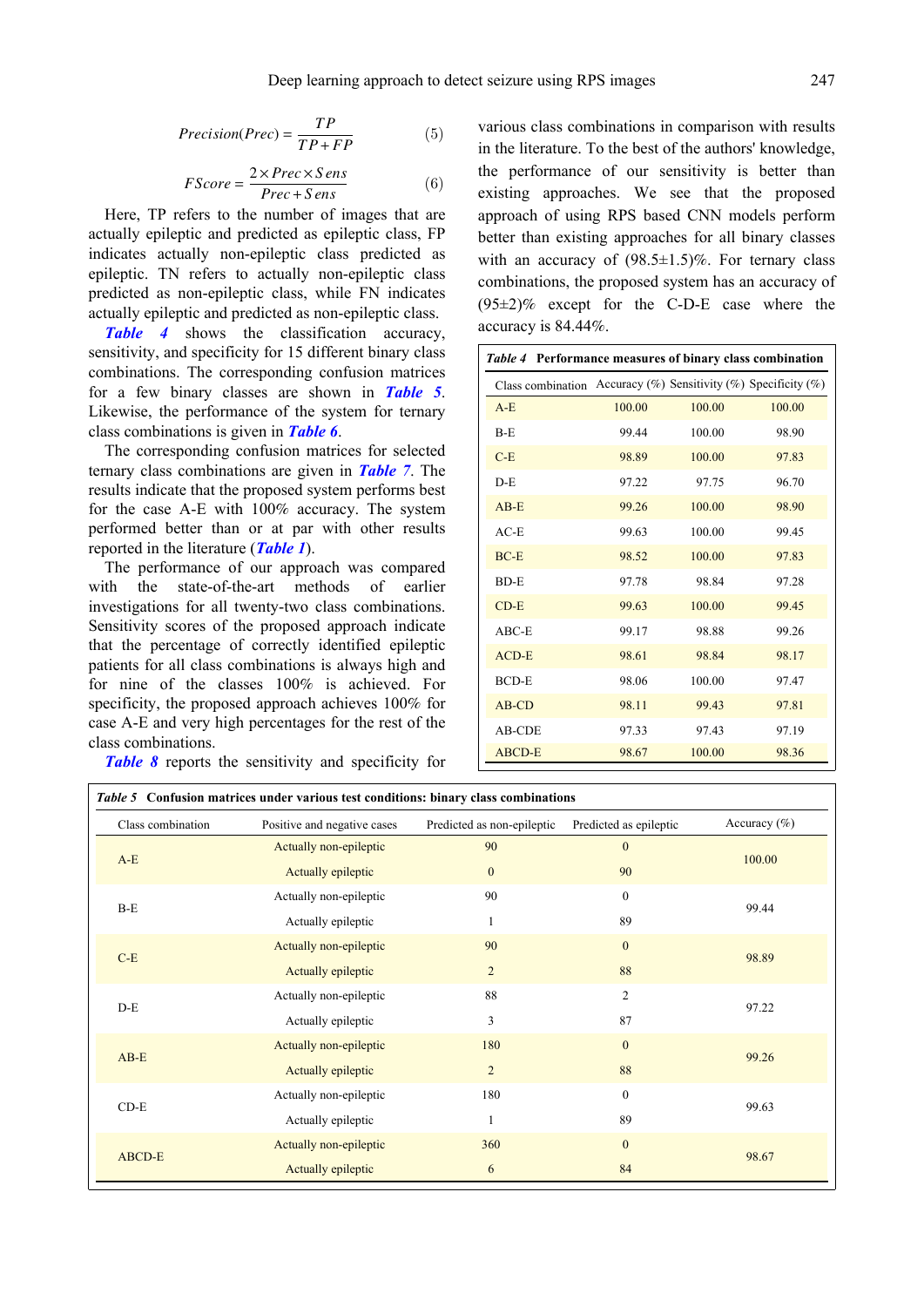| <b>Table</b><br>Performance<br>6<br>combination | measures | of          | class<br>ternary<br>(%) |
|-------------------------------------------------|----------|-------------|-------------------------|
| Class combination                               | Accuracy | Sensitivity | Specificity             |
| $AB$ -CD-E                                      | 96.00    | 96.80       | 98.05                   |
| $A-C-E$                                         | 94.81    | 94.87       | 97.40                   |
| $A-D-E$                                         | 95.93    | 96.07       | 97.98                   |
| $B-C-E$                                         | 97.04    | 96.34       | 98.53                   |
| $B-D-E$                                         | 95.56    | 95.80       | 97.86                   |
| $A-B-E$                                         | 93.33    | 93.82       | 96.80                   |

# **Discussion**

Chaotic dynamical systems like EEG may evolve asymptotically towards lower dimensional attractors. These attractors can be indirectly visualized using the phase space reconstruction. We see from *Fig. 1*, more so for the ictal case (class E), that such lower dimensional attractors exist for EEG signals. This was reflected in earlier studies too<sup>[30, 35–36]</sup>, where the RPS

was used as a basis to manually extract features and then classify.

To reconstruct phase space and its chaotic features, the choice of time delay and embedding dimension are the critical factors<sup>[46]</sup>. If the range of  $\tau$  is too low, the attractor will be compressed into the area of the diagonal line of the coordinate system; on the other hand, if the range of  $\tau$  is too high, the data point trajectory will wrinkle and fold, making it hard to achieve clear projection relationships. This study to the best of our understanding is the first approach to use the RPS images as the basis to develop an end-toend CNN based system that performs at par or better than other approaches in the literature. It can automatically extract features and detect the ictal case with close to  $100\%$  accuracy.

The sensitivity of our model is 100% in most cases. More significantly it is 99.43% for classes AB-CD as seen in *Table 8*. This signifies the model can clearly distinguish between a normal signal and a signal from seizure-free intervals. Considering that only 510 samples are required to make an accurate

| <i>Table 7</i> Confusion matrices under various test conditions: ternary class combinations |                              |                |                                                                                          |                |       |  |
|---------------------------------------------------------------------------------------------|------------------------------|----------------|------------------------------------------------------------------------------------------|----------------|-------|--|
| Class combination                                                                           | Positive and negative cases  |                | Predicted as non-epileptic Predicted as non-epileptic Predicted as epileptic Accuracy(%) |                |       |  |
|                                                                                             | Actually non-epileptic (AB)  | 179            |                                                                                          | $\overline{0}$ |       |  |
| $AB$ -CD-E                                                                                  | Actually non-epileptic (CD)  | 9              | 171                                                                                      | $\theta$       | 96.00 |  |
|                                                                                             | Actually epileptic           | $\overline{4}$ | 4                                                                                        | 82             |       |  |
|                                                                                             | Actually non-epileptic (A)   | 85             | 5                                                                                        | $\theta$       |       |  |
| $A-C-E$                                                                                     | Actually non-epileptic $(C)$ |                | 83                                                                                       | 0              | 94.81 |  |
|                                                                                             | Actually epileptic           | $\Omega$       | 2                                                                                        | 88             |       |  |
| $B-D-E$                                                                                     | Actually non-epileptic (B)   | 89             |                                                                                          | $\theta$       |       |  |
|                                                                                             | Actually non-epileptic (D)   |                | 89                                                                                       | $\theta$       | 95.56 |  |
|                                                                                             | Actually epileptic (E)       | 4              | 6                                                                                        | 80             |       |  |

| Table 8 Comparison of performance measures: sensitivity and specificity of this work with those of earlier reported studies |                                                  |                              |                                              |                              |  |
|-----------------------------------------------------------------------------------------------------------------------------|--------------------------------------------------|------------------------------|----------------------------------------------|------------------------------|--|
| Class combination                                                                                                           | Best reported sensitivity                        | Sensitivity of proposed work | Best reported specificity                    | Specificity of proposed work |  |
|                                                                                                                             | (%)                                              | (%)                          | (%)                                          | $(\%)$                       |  |
| $A-E$                                                                                                                       | $100.00$ [7,19,29,31]                            | 100.00                       | $100.00$ [7,19,31]                           | 100.00                       |  |
| $B-E$                                                                                                                       | 99.49 <sup>[7]</sup> , 100.00 <sup>[29,31]</sup> | 100.00                       | $99.00^{[7,19]}$ , 100.00 <sup>[31]</sup>    | 98.90                        |  |
| $C-E$                                                                                                                       | 99.50[7], 99.30[19,29], 100.00[31]               | 100.00                       | 99.74[7] 99.40[29] 98.00[31]                 | 97.83                        |  |
| $D-E$                                                                                                                       | 95.23[7], 96.30[19], 100.00[31]                  | 97.75                        | 95.01[7], 92.60[29], 97.00[31]               | 96.70                        |  |
| $AB-E$                                                                                                                      | 98.02[7], 100.00[19,31]                          | 100.00                       | 99.74[7], 100.00[31]                         | 98.90                        |  |
| $CD-E$                                                                                                                      | 97.50[7], 100.00[31]                             | 100.00                       | 99.16 <sup>[7]</sup> , 96.00 <sup>[31]</sup> | 99.45                        |  |
| $ACD-E$                                                                                                                     | 93.64[7], 98.20[29]                              | 98.84                        | 98.57[7], 94.40[29]                          | 98.17                        |  |
| BCD-E                                                                                                                       | 90.12[7], 98.00[29]                              | 100.00                       | 97.25[7], 93.70[29]                          | 97.47                        |  |
| ABCD-E                                                                                                                      | 89.92[7], 98.30[29], 100.00[31]                  | 100.00                       | 97.31[7], 93.50[29], 96.00[31]               | 98.36                        |  |
| $AB$ -CD                                                                                                                    | $90.50^{[31]}$                                   | 99.43                        | 94.50[31]                                    | 97.81                        |  |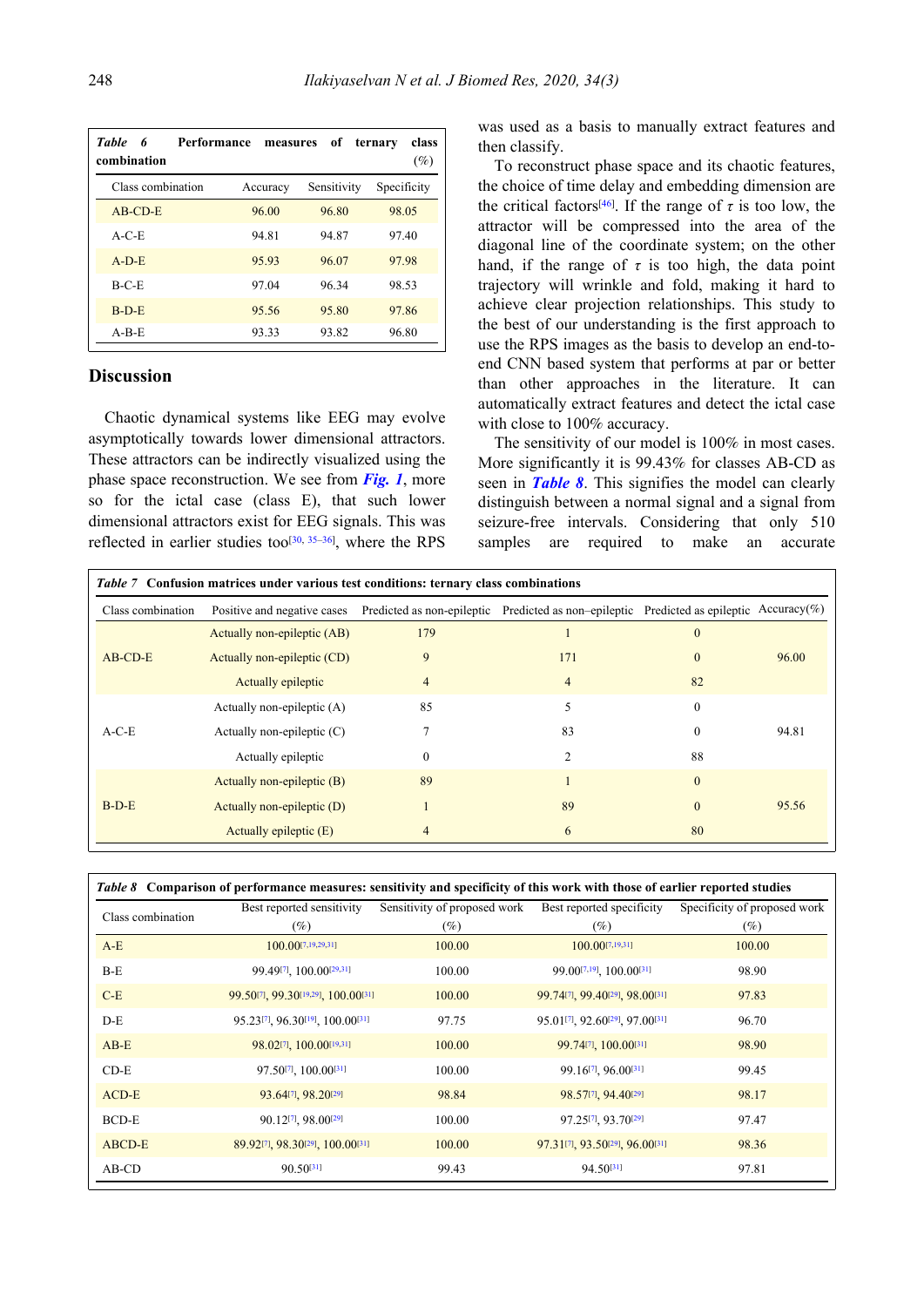classification. This approach may be feasible for use in real time. The limitations of this study are it has been used on the UoB dataset which is a clean dataset. The approach needs to be validated on a more challenging dataset like Kaggle: Melbourne University AES/MathWorks/NIH Seizure Prediction or in the live environment.

In conclusion, the brain is a nonlinear dynamic system and the EEG signal is modeled as a chaotic system using RPS portraits. The novelty of this study is the use of these RPS images as input to the CNN model. We further employ transfer learning on the standard AlexNet model to learn the RPS images for the seizure detection problem. We report an accuracy of (98.5±1.5)% (epileptic *vs.* non-epileptic) and (95±2)% (normal *vs.* interictal *vs.* ictal) which is higher than most existing results in the literature. We thus see that the proposed approach can model the dynamic nature of the EEG signal. The RPS images are seen to be valid input representations, and the CNN model can accurately capture the features in the RPS image and perform with high accuracy for 22 different class combinations. The outcome of the proposed system using RPS images could be used in supporting physicians to detect epilepsy and may serve as a precursor to assist the neurologist in classifying the epileptic states of the patients.

### **References**

- [1] Wright JJ, Kydd RR, Liley DTJ. EEG models: chaotic and linear[J]. *Psycoloquy,* 1993, 4(60): 1.
- [2] Rodríguez-Bermúdez G, García Laencina PJ. Analysis of EEG signals using nonlinear dynamics and chaos: a review[J]. *Appl Math Inf Sci,* 2015, 9(5): 2309–2321.
- [3] Tzallas AT, Tsipouras MG, Fotiadis DI. Automatic seizure detection based on time-frequency analysis and artificial neural networks[J]. *Comput Intell Neurosci,* 2007, 2007: 80510.
- [4] Pachori BB, Patidar S. Epileptic seizure classification in EEG signals using second-order difference plot of intrinsic mode functions[J]. *Comput Meth Progr Biomed,* 2014, 113(2): 494–502.
- [5] Niknazar M, Mousavi SR, Vahdat BV, et al. A new framework based on recurrence quantification analysis for epileptic seizure detection[J]. *IEEE J Biomed Health Inf,* 2013, 17(3): 572–578.
- [6] Guo L, Rivero D, Pazos A. Epileptic seizure detection using multiwavelet transform based approximate entropy and artificial neural networks[J]. *J Neurosci Meth,* 2010, 193(1): 156–163.
- [7] Sharmila A, Geethanjali P. DWT based detection of epileptic seizure from EEG signals using naive Bayes and *k*-NN classifiers[J]. *IEEE Access,* 2016, 4: 7716–7727.
- [8] Faust O, Bairy MG. Nonlinear analysis of physiological signals: a review[J]. *J Mech Med Biol,* 2012, 12(4): 1240015.
- [9] Sanei S, Chambers JA. EEG signal processing[M]. Hoboken:

John Wiley & Sons, Ltd, 2007.

- [10] Gotman J, Ives JR, Gloor P. Automatic recognition of interictal epileptic activity in prolonged EEG recordings[J]. *Electroencephalogr Clin Neurophysiol,* 1979, 46(5): 510–520.
- [11] Ayoubian L, Lacoma H, Gotman J. Automatic seizure detection in SEEG using high frequency activities in wavelet domain[J]. *Med Eng Phys,* 2013, 35(3): 319–328.
- [12] Andrzejak RG, Lehnertz K, Mormann F, et al. Indications of nonlinear deterministic and finite-dimensional structures in time series of brain electrical activity: dependence on recording region and brain state[J]. *Phys Rev E,* 2001, 64(6): 061907.
- [13] Temko A, Thomas E, Marnane W, et al. EEG- based neonatal seizure detection with support vector machines[J]. *Clin Neurophysiol,* 2011, 122(3): 464–473.
- [14] Liu YX, Zhou WD, Yuan Q, et al. Au- tomatic seizure detection using wavelet transform and SVM in long- term intracranial EEG[J]. *IEEE Trans Neural Syst Rehabil Eng,* 2012, 20(6): 749–755.
- [15] Bhattacharyya A, Pachori RB, Upadhyay A, et al. Tunable-q wavelet transform based multiscale entropy measure for automated classification of epileptic EEG signals[J]. *Appl Sci,* 2017, 7(4): 385.
- [16] Acharya UR, Sree SV, Chattopadhyay S, et al. Application of recurrence quantification analysis for the automated identification of epileptic EEG signals[J]. *Int J Neural Syst,* 2011, 21(3): 199–211.
- [17] Shoeb AH. Application of machine learning to epileptic seizure onset detection and treatment[D]. Cambridge: Massachusetts Institute of Technology, 2009.
- [18] Gandhi T, Panigrahi BK, Anand S. A comparative study of wavelet families for EEG signal classification[J]. *Neurocomputing,* 2011, 74(17): 3051–3057.
- [19] Swami P, Gandhi TK, Panigrahi BK, et al. A novel robust diagnostic model to detect seizures in electroencephalography[J]. *Expert Syst Appl,* 2016, 56: 116–130.
- [20] Nicolaou N, Georgiou J. Detection of epileptic electroencephalogram based on permutation entropy and support vector machines[J]. *Expert Syst Appl,* 2012, 39(1): 202–209.
- [21] Chua KC, Chandran V, Acharya UR, et al. Automatic identification of epileptic electroencephalography signals using higher-order spectra[J]. *Proc Inst Mech Eng, Part H: J Eng Med,* 2009, 223(4): 485–495.
- [22] Chua KC, Chandran V, Acharya UR, et al. Application of higher order spectra to identify epileptic EEG[J]. *J Med Syst,* 2011, 35(6): 1563–1571.
- [23] Faust O, Acharya UR, Min LC, et al. Automatic identification of epileptic and background EEG signals using frequency domain parameters[J]. *Int J Neural Syst,* 2010, 20(2): 159–176.
- [24] Ullah I, Hussain M, Qazi EUH, et al. An automated system for epilepsy detection using EEG brain signals based on deep learning approach[J]. *Expert Syst Appl,* 2018, 107: 61–71.
- [25] Acharya UR, Oh SL, Hagiwara Y, et al. Deep convolutional neural network for the automated detection and diagnosis of seizure using EEG signals[J]. *Comput Biol Med,* 2018, 100: 270–278.
- [26] Guo L, Rivero D, Dorado J, et al. Automatic feature extraction